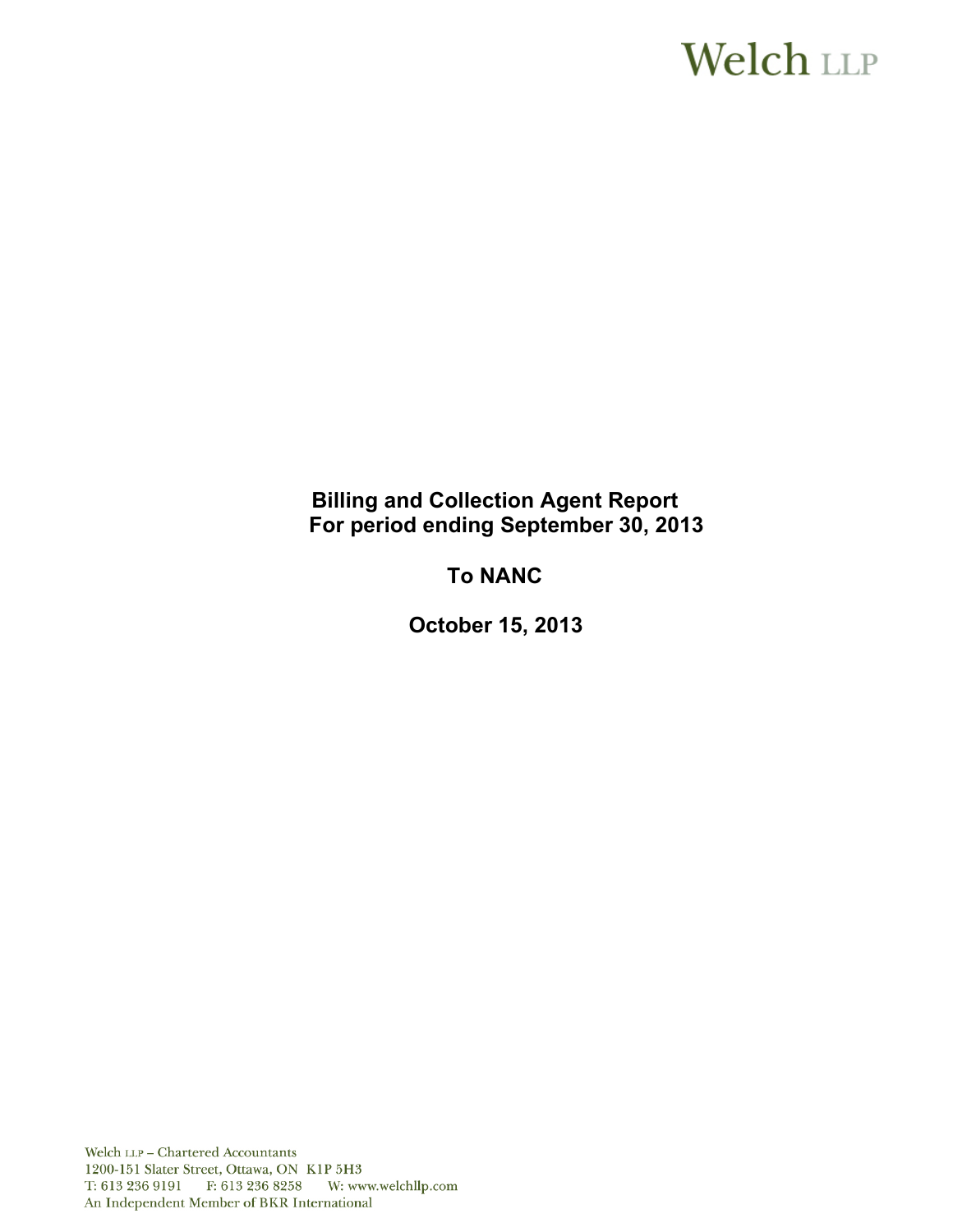### **NANPA FUND STATEMENT OF FINANCIAL POSITION SEPTEMBER 30, 2013**

| <b>Assets</b><br>Cash Balance in bank account    |           | \$ | 2,999,123 |
|--------------------------------------------------|-----------|----|-----------|
|                                                  |           |    |           |
| Receivable from US Carriers                      | 527,159   |    |           |
| Receivable from Canada                           | 8,873     |    |           |
| Receivable from Caribbean countries              | 7,557     |    |           |
| Receivables forwarded to Treasury for collection | 214,376   |    |           |
| Allowance for uncollectible accounts             | (264,000) |    | 493,965   |
| <b>Total assets</b>                              |           |    | 3,493,088 |
| Less: Accrued liabilities (see below for makeup) |           |    | (544,473) |
| <b>Fund balance</b>                              |           | S  | 2,948,615 |
|                                                  |           |    |           |

**Makeup of Accrued Liabilities** (see following page for additional details)

| Welch LLP                                        | 28.336        |
|--------------------------------------------------|---------------|
| NEUSTAR Pooling 1K Block and pANI administration | 294.005       |
| <b>NEUSTAR NANP Administration</b>               | 173.465       |
| EY Audit Accrual                                 | 43.000        |
| Data Collection Agent - USAC                     | 5,667         |
|                                                  | \$<br>544.473 |

**\*\*\*\*\*\*\*\*\*\*\*\*\*\*\*\*\*\*\*\*\*\*\*\*\*\*\*\*\*\*\*\*\*\*\*\*\*\*\*\*\*\*\*\*\*\*\*\*\*\*\*\*\*\*\*\*\*\*\*\*\*\*\*\*\*\*\*\*\*\*\*\*\*\*\*\*\***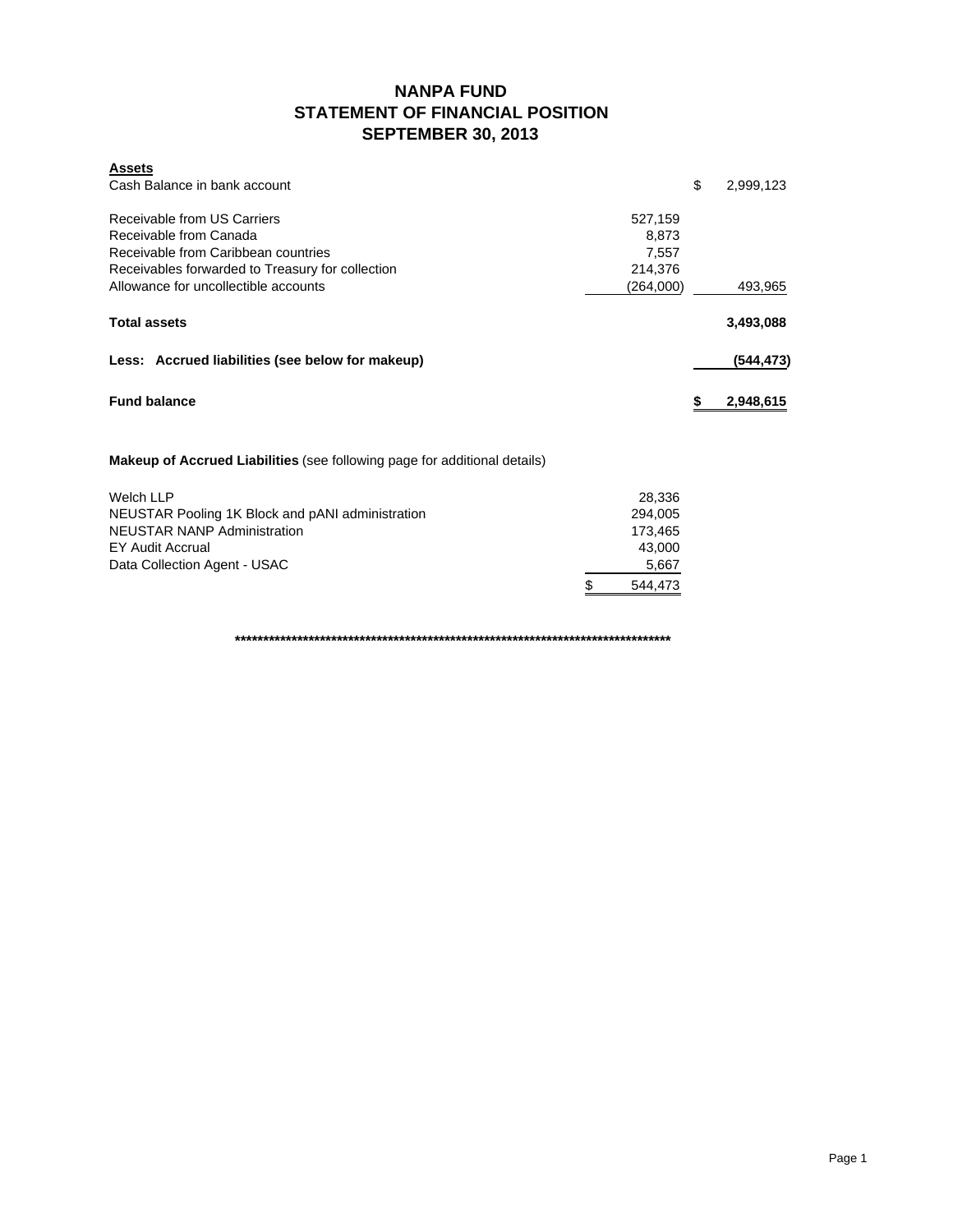#### **NANPA FUND FORECASTED STATEMENT OF CHANGES IN FUND BALANCE JULY 2012 TO JUNE 2013**

| <b>Budgeted</b><br><b>Total</b><br><b>Budget</b><br>Jul-13<br>Aug-13<br>Sep-13<br>Oct-13<br>$Jan-14$<br>Feb-14<br>Mar-14<br><b>Jun-14</b><br>Nov-13<br>Dec-13<br>Apr-14<br>May-14<br>Revenue                                                                                                                                                                                  | Variance between<br>forecasted results and<br>budget at June 30/13 |
|-------------------------------------------------------------------------------------------------------------------------------------------------------------------------------------------------------------------------------------------------------------------------------------------------------------------------------------------------------------------------------|--------------------------------------------------------------------|
|                                                                                                                                                                                                                                                                                                                                                                               |                                                                    |
| <b>International Contributions</b>                                                                                                                                                                                                                                                                                                                                            |                                                                    |
| 8,874<br>8,874<br>8,873<br>8,873<br>8,873<br>8,873<br>8,873<br>8,873<br>8,873<br>8,873<br>106,480<br>106,480<br>Canada<br>(1)<br>17,748<br>(1)<br>22,112<br>22,112<br>Caribbean countries<br>22,112<br>$\sim$<br>$\sim$<br>$\sim$<br>. .<br>$\sim$<br>$\overline{\phantom{a}}$                                                                                                |                                                                    |
| 8,873<br>8,873<br>128,592<br><b>Total International Contributions</b><br>8,874<br>8,874<br>8,873<br>8,873<br>8,873<br>8,873<br>8,873<br>8,873<br>128,592<br>39,860                                                                                                                                                                                                            |                                                                    |
| 256,298<br>459,330<br>256,298<br>256,298<br>256,298<br>256,298<br>256,298<br>256,298<br>256,298<br>6,420,869<br>5,860,288<br>Domestic Contributions - US carriers<br>(1)<br>3,398,305<br>256,552<br>256,298                                                                                                                                                                   | 560,581                                                            |
| 85,000<br>Late filing fees for Form 499A<br>(2)<br>3,100<br>3,000<br>2,400)<br>82,500<br>85,000 (                                                                                                                                                                                                                                                                             | 2,500                                                              |
| 666<br>868<br>667<br>667<br>667<br>667<br>667<br>667<br>8,357<br>8,000<br>(3)<br>877<br>610<br>667<br>667<br>Interest income                                                                                                                                                                                                                                                  | 357                                                                |
| 265,838<br>265,838<br>269,294<br>466,414<br>265,837<br>265,838<br>265,838<br>265,838<br>265,838<br>265,838<br>341,965<br>6,640,318<br>6,081,880<br><b>Total revenue</b><br>3.435.942                                                                                                                                                                                          | 558,438                                                            |
| <b>Expenses</b><br><b>NANPA Administration</b><br>172,232<br>174,550<br>174,550<br>2,088,873<br>2,210,010 (<br>(4), (7)<br>172,232<br>173,465<br>174,550<br>174,549<br>174,549<br>174,549<br>174,549<br>174,549<br>174,549                                                                                                                                                    | 121,137)                                                           |
| 1K Block Pooling<br>212,781<br>219,005<br>214,091<br>214,091<br>214,091<br>214,091<br>2,560,641<br>2,260,620<br>(4), (8)<br>202,036<br>214.091<br>214,091<br>214,091<br>214.091<br>214.091<br>75,000<br>75,000<br>75,000<br>Automated systems development (CLIN1)<br>75,000<br>75,000<br>75,000<br>75,000<br>75,000<br>75,000<br>75,000<br>75,000<br>75,000<br>900,000<br>(9) | 300,021<br>900,000                                                 |
| <b>Billing and Collection</b><br>Welch LLP<br>28,336<br>28,336<br>28,336<br>28,336<br>28,336<br>28,336<br>28,336<br>28,336<br>28,336<br>28,336<br>28,336<br>28,336<br>340,032<br>340,032<br>(4)<br>4,750<br>4,750<br>4,750<br>4,750<br>4,750<br>Data Collection Agent<br>(5)<br>4,568<br>4,752<br>4,976<br>4,750<br>4,750<br>4,750<br>4,750<br>57,046<br>57,000               | 46                                                                 |
| 43,000<br>42,000<br><b>Annual Operations Audit</b><br>(6)<br>43,000<br>$\sim$<br>$\sim$<br>$\sim$<br>$\sim$<br>$\sim$<br>$\sim$<br>$\sim$<br>$\sim$                                                                                                                                                                                                                           | 1,000                                                              |
| (10)<br>3,678<br>3,000<br>36,000<br><b>Bank Charges</b><br>2.836<br>7,624<br>3,000<br>3,000<br>3.000<br>3,000<br>3,000<br>3,000<br>3,000<br>3,000<br>41,138                                                                                                                                                                                                                   | 5,138                                                              |
| 300,000<br>300,000<br>300,000<br><b>Carrier Audits</b><br>(11)<br>$\sim$<br>$\overline{\phantom{a}}$<br>$\sim$<br>$\sim$<br>$\sim$<br>ж.<br>$\overline{\phantom{a}}$                                                                                                                                                                                                          |                                                                    |
| (12)<br>9,000<br>31,183<br>3,334<br>3,333<br>3,333<br>3,333<br>3,333<br>3,333<br>3,333<br>3,333<br>3,333<br>99,327<br>40,000<br>Bad debt expense<br>29,146                                                                                                                                                                                                                    | 59,327                                                             |
| 5,285,662<br>509,725<br>578,643<br>803,059<br>503,059<br>503,059<br>503,059<br>6,430,057<br>503,061<br>503,060<br>503,060<br>503,059<br>503,059<br>514,154<br><b>Total expenses</b>                                                                                                                                                                                           | 1,144,395                                                          |
| 161,094)<br>210,261<br>796,218 (<br>2,921,788<br>240,431) (<br>112,229)<br>237,224) (<br>237,222)<br>237,222)<br>537,221)<br>237,221)<br>237,221)<br>237,221)<br>237,221) (<br>Net revenue (expenses)                                                                                                                                                                         | 585,957)                                                           |
| 750,842<br>379,487<br>3,301,275<br>3,060,844<br>2,948,615<br>2,236,947<br>1,699,726<br>1,462,505<br>1,225,284<br>988,063<br>379,487<br>453,782<br>Opening fund balance<br>2,711,391<br>2,474,169                                                                                                                                                                              | 74,295                                                             |
| 3,060,844<br>2,236,947<br>1,225,284<br>988.063<br>750.842<br>589,748<br>589,748<br>1,250,000<br><b>Closing fund balance</b><br>3,301,275<br>2,948,615<br>2,711,391<br>2,474,169<br>1,699,726<br>1,462,505                                                                                                                                                                     | 660,252                                                            |
| Fund balance makeup:<br>1.250.000<br>1,250,000<br>1,250,000<br>1.250.000<br>1,250,000<br>1,250,000<br>1,250,000<br>1,250,000<br>1,250,000<br>1,250,000<br>1,250,000<br>1,250,000<br>1,500,000<br>1,250,000<br>Contingency                                                                                                                                                     |                                                                    |
| 1.810.844<br>1,698,615<br>1,461,391<br>1.224.169<br>986.947<br>449,726<br>212,505<br>24,716)<br>499,158)<br>660,252)<br>910,252)<br>Surplus<br>2,051,275<br>261,937)<br>3,060,844<br>1,699,726<br>3,301,275<br>2,948,615<br>2,711,391<br>2,474,169<br>2,236,947<br>1,462,505<br>1,225,284<br>988,063<br>750,842<br>589,748<br>589,748<br>1,250,000                            |                                                                    |

**(8)** No commentary

#### **Assumptions: Reconciliation of forecast at June 30, 2014 to budget**

| (1) The US carrier contributions for the period from July 2013 to June 2014 and the International contributions are based upon actual billings.                      | Budgeted fund balance at June 30/14 - contingency                            | 1,250,000<br>(74, 295) |  |
|----------------------------------------------------------------------------------------------------------------------------------------------------------------------|------------------------------------------------------------------------------|------------------------|--|
| (2) These fees represent the \$100 late filing fee charged to those companies that do not file the Form 499A by the due date.                                        | Decrease in fund balance between budget period (February 2012) and June 2012 |                        |  |
| (3) Interest income projections are estimates                                                                                                                        | Additional billings over estimate from budget                                | 560,581                |  |
| (4) The cost for 1K Block Pooling is based on the contract awarded July 12, 2013                                                                                     | Late filing fees (reversal) for Form 499A                                    | (2,500)                |  |
| The cost of NANPA Administration is based on the contract.<br>The cost of B&C Agent is based on the interim contract with Welch LLP in force until November 30, 2013 | Underestimate of interest earned to date compared to budget                  | 357                    |  |
| (5) The expense for the Data Collection Agent is based on estimate of costs by USAC for the 2013 calendar year.                                                      | NANP Admin - difference between budget and actual contract awarded           | 121,137                |  |
| (6) The estimated cost for the annual operations audit performed by Ernst & Young LLP is \$43,000.                                                                   | NANP Admin - change orders issued                                            |                        |  |
| (7) No commentary                                                                                                                                                    | Additional billings from B & C Agent due to renewal of contract              |                        |  |
| (8) No commentary                                                                                                                                                    | Data Collection fees - Adjustment to actual from budget                      | (46)                   |  |
| (9) The cost of the Automated systems development (CLIN1) will be paid out over 18 months as per the modification to the 1K Pooling contract.                        | Bad debts - Adiustment to actual from budget                                 | (59, 327)              |  |
| (10) Bank fees are an expense to the Fund.                                                                                                                           | Pooling and p-ANI - adjustment to actual from budget                         | (1.200.021)            |  |
| (11) The budget allowed \$300,000 for carrier audits.                                                                                                                | Pooling change orders                                                        |                        |  |
| (12) The allowance covers all accounts considered potentially uncollectible at September 30, 2013.                                                                   | Carrier audits that will not be performed                                    |                        |  |
|                                                                                                                                                                      | Operations Audit - Adjustment to actual from budget                          | (1,000)                |  |
|                                                                                                                                                                      | Bank fees - Adjustment to actual from budget                                 | (5, 138)               |  |
|                                                                                                                                                                      | Forecasted fund balance at June 30/14                                        | 589,748                |  |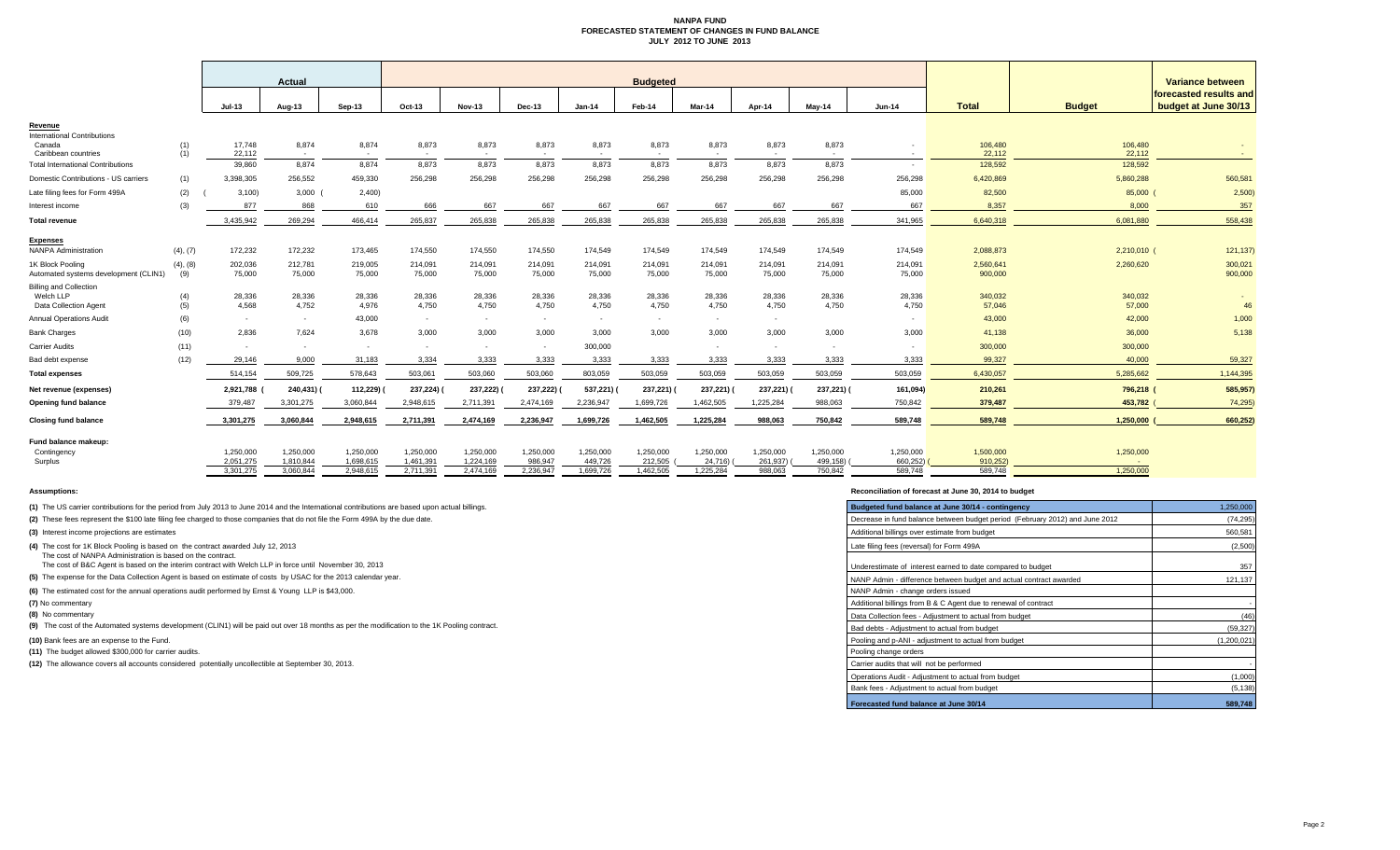#### **CURRENT AND FORECASTED LIABILITIES**

|                                                                                     |               |               | Current                  |          |         |         |               |         |         |
|-------------------------------------------------------------------------------------|---------------|---------------|--------------------------|----------|---------|---------|---------------|---------|---------|
|                                                                                     |               |               | Sep-13                   | $Oct-13$ | Nov-13  | Dec-13  | <u>Jan-14</u> | Feb-14  | Mar-14  |
| <b>NEUSTAR - NANPA Administration contract</b>                                      |               |               | 173,465                  | 174,550  | 174,550 | 174,550 | 174,549       | 174,549 | 174,549 |
| - Payment authorized by the FCC in September<br>August 2013                         | \$<br>172,232 |               |                          |          |         |         |               |         |         |
| - Authorization by the FCC has not been received for payment<br>September 2013      |               | \$<br>173,465 |                          |          |         |         |               |         |         |
| <b>NEUSTAR - Block Pooling and CLIN</b>                                             |               |               | 294,005                  | 289,091  | 289,091 | 289,091 | 289,091       | 289,091 | 289,091 |
| - Payment authorized by the FCC in September<br>August 2013                         | \$<br>287,781 |               |                          |          |         |         |               |         |         |
| - Authorization by the FCC has not been received for payment<br>September 2013      |               | \$<br>294,005 |                          |          |         |         |               |         |         |
| Welch LLP - Billing & Collection Agent                                              |               |               | 28,336                   | 28,336   | 28,336  | 28,336  | 28,336        | 28,336  | 28,336  |
| - Payment authorized by the FCC in September<br>August 2013                         | \$<br>28,336  |               |                          |          |         |         |               |         |         |
| - Authorization by the FCC has not been received for payment<br>September 2013      |               | \$<br>28,336  |                          |          |         |         |               |         |         |
| <b>USAC - Data Collection Agent</b><br>- Payment authorized by the FCC in September |               |               | 5,667                    | 4,750    | 4,750   | 4,750   | 4,750         | 4,750   | 4,750   |
| August 2013                                                                         | \$<br>4,976   |               |                          |          |         |         |               |         |         |
| - Authorization by the FCC has not been received for payment<br>September 2013      |               | \$<br>5,667   |                          |          |         |         |               |         |         |
| <b>Carrier audits</b>                                                               |               |               | $\overline{\phantom{a}}$ |          |         | $\sim$  | 300,000       |         |         |
| Ernst & Young LLP- Annual operations audit                                          |               |               | 43,000                   |          |         |         |               |         |         |
| <b>Bank Fees</b>                                                                    |               |               |                          |          |         |         |               |         |         |
|                                                                                     |               |               |                          | 3,000    | 3,000   | 3,000   | 3,000         | 3,000   | 3,000   |
| Total                                                                               |               |               | 544,473                  | 499,727  | 499,727 | 499,727 | 799,726       | 499,726 | 499,726 |